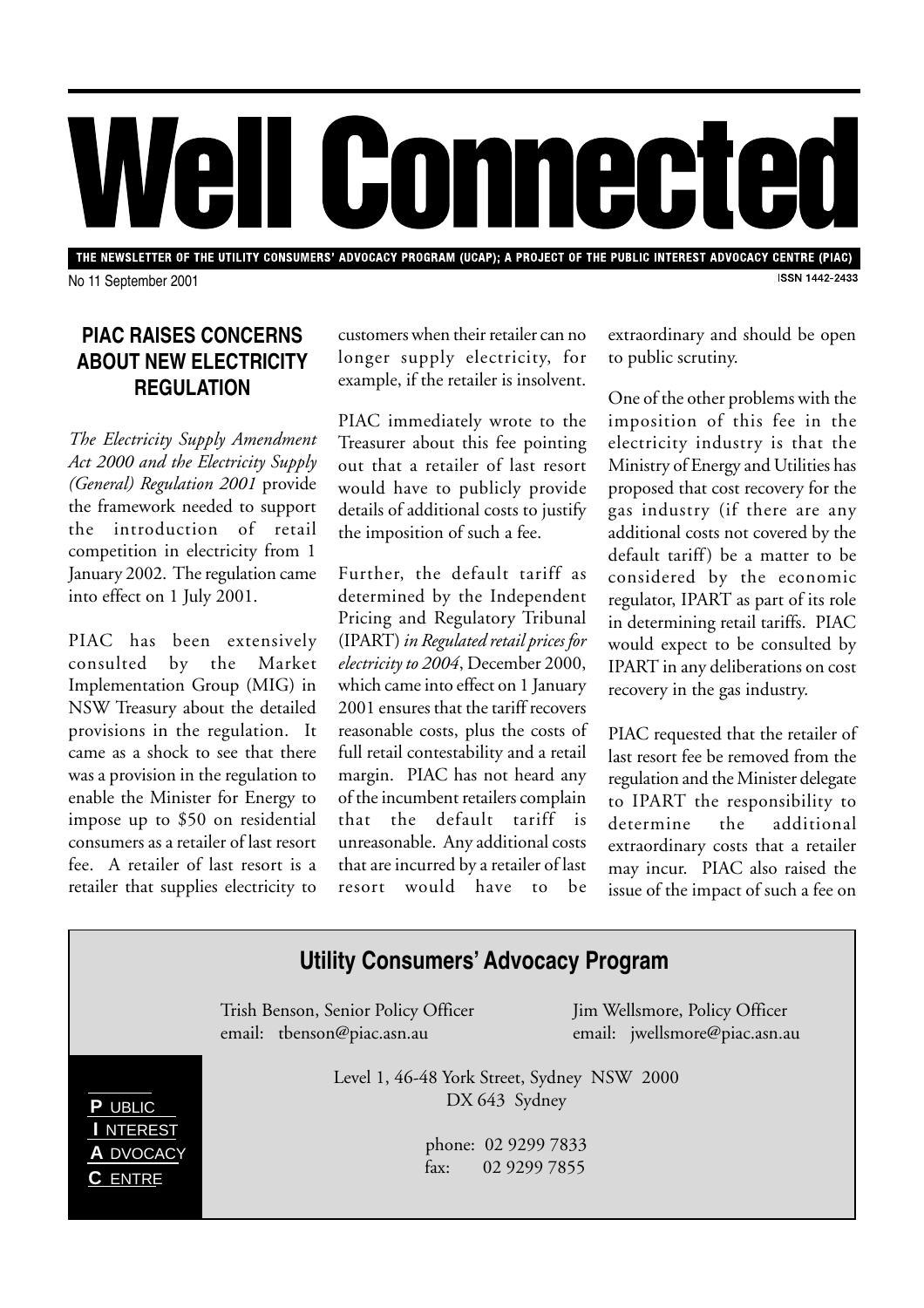households on low and fixed incomes.

The letter facilitated a meeting between the Minister for Energy and Utilities, the Hon Kim Yeadon and PIAC has just received a written response from the Minister confirming the agreed outcomes of the meeting.

The Minister has given PIAC a number of assurances about the fee which include:

- the fee will be expressly stated in a plan that is required to be prepared by a retailer of last resort;
- the plan will need to be approved by the Minister;
- as the standard supplier will be the retailer of last resort in the first instance, and not subject to competitive tendering, any last resort fee will be subject to independent appraisal.

On this latter point, there will be a requirement that the Retailer of Last Resort:

- demonstrate that it has consulted with customer representatives and that the plans have adequately considered customer interests and concerns; and
- does not charge a last resort fee that exceeds the fee approved by the Minister (maximum of \$50).

The Minister, after full retail competition commences on 1 January 2002 will ask IPART to consider the appropriateness of the fee and, if it is considered appropriate, an alternative fee. As part of their determination IPART will be required to follow its normal consultative processes.

The Government shares PIAC's concerns about the impact of the fee on low-income households. The Government has attempted to address these by:

- low income households' limited capacity to pay will be addressed in the planned consultation and approval process (IPART will be required to consider the impacts on low-income households in developing its recommendations); and
- there will be no fees applying to customers who were on standard supply immediately before the last resort supply event – this alone will probably ensure almost all low-income customers are protected against having to pay the fee.

PIAC is pleased that the Government accepted PIAC's suggestion that IPART should play a part in considering the appropriateness of the fee and that IPART will employ their normal consultative processes in which PIAC will participate fully.

## **MINISTRY OF ENERGY AND UTILITIES LOSES ITS DIRECTOR-GENERAL**

Jane McAloon who was appointed as the Director-General of the Ministry in late 2000 has announced her resignation from the Ministry to take up an appointment as Deputy Director-General of the NSW Cabinet Office.

Jane has done a fantastic job at the Ministry. Under Jane's leadership, the Ministry has been restructured

and the result has been a much more receptive and consultative organisation that values and acts on the views of external organisations. PIAC wishes Jane well and hopes that we will have the opportunity to work with her after she takes up her new position.

## **REFIT PILOT PROJECT IN THE LOWER HUNTER**

The REFIT Pilot Project in the Lower Hunter is about to commence in the Lower Hunter that includes the local government areas of Newcastle, Maitland, Cessnock, Lake Macquarie and Port Stephens. REFIT will provide energy efficiency devices to lowincome households who rent on the private market. The majority of the eligible households will be referred to REFIT by community welfare agencies.

REFIT has been funded by EnergyAustralia, Hunter Water, the Sustainable Energy Development Authority with in-kind support provided by PIAC and Newcastle City Council.

The Minister for Energy and Utilities, the Hon Kim Yeadon has agreed to launch REFIT on 23 November in Newcastle. Other speakers at the launch include Paul Broad, the Managing Director of EnergyAustralia and John Tate, Mayor of Newcastle City Council.

## **OPERATING LICENCE REVIEWED AT HUNTER WATER**

Ten years after its introduction, the Operating Licence for the Hunter Water Corporation is currently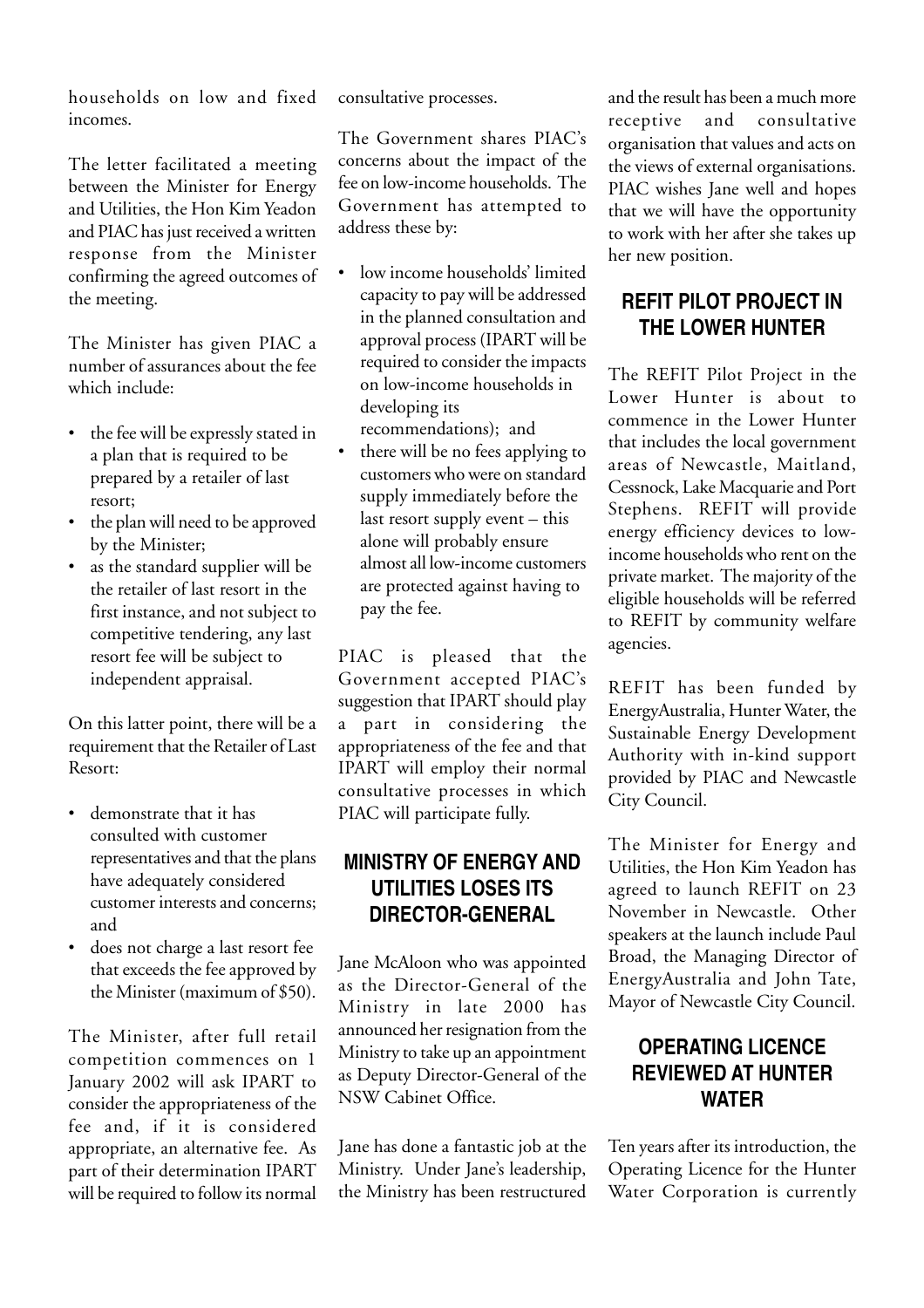being reviewed by IPART. The licence is an important tool that sets out in great detail the legal obligations of the utility to provide the appropriate level of service to consumers. This review provides an opportunity to establish greater consistency between Hunter and Sydney Water Operating Licenses as the review of Sydney Water's Operating License has just been completed.

PIAC has taken the view that common sets of obligations are preferable since both utilities are serving residential consumers in roughly adjacent geographical areas. However, it is recognised that there are important differences between Sydney Water and Hunter Water which means that it is not appropriate simply to transfer one set of licence obligations to the other business.

In a written submission to the Tribunal, PIAC focussed on three main components of the Hunter Water Licence:

- performance standards minimum service in relation to continuous supply, water pressure and dry weather sewerage overflows; as with Sydney Water these should be structured to provide incentives for future improvements in performance;
- performance indicators measurement of performance in areas such the numbers of disconnections or restrictions of supply, customer service and repeat incidents of supply interruptions or sewerage overflows;
- environmental performance introduction of demand management targets and a program to reduce leaks form the distribution system;
- $c$ ustomer contract providing a better balance of rights and obligations for customers including through regularising the billing cycle and introducing a requirement for a policy for dealing with customer debt and disconnection which is publicly available.

A public workshop to discuss the issues raised in the various submissions is planned for November with a final report to the Minister due early next year.

#### **REVISED CUSTOMER CONTRACT AT SYDNEY WATER**

PIAC also made a formal submission to the Tribunal's review of the customer contract created by the Sydney Water Operating Licence. This review was required under the terms of the Licence as it was amended in 1999. Although PIAC felt that the old contract was working well in general there were several issues raised in our submission and during a public workshop held in September.

The most important issue for PIAC was to have the Customer Contract spell out the framework used by Sydney Water to deal with customer debts and how these are progressed towards either debt recovery action or restriction of supply. Considerable debate ensued on this question with concerns about the appropriate balance between transparency and onerous obligations being placed on the

Corporation. Our argument was that some disclosure of the internal practices of Sydney Water is consistent with the legal requirements in the NSW electricity industry and will give customers a better understanding of their rights.

PIAC also commented on the proposals by Sydney Water to leave its arrangements for rebates to customer largely untouched. The view was put to the Tribunal that the current scheme fails to provide adequate compensation to customers affected by incidents such as interruptions to supply and thus fails to provide sufficient incentives to Sydney Water to maintain its level of performance. Although PIAC had argued for a more stringent system of rebates it is possible that the Tribunal will choose to rely on more direct regulatory tools to protect customers in these instances.

## **IPART INQUIRY INTO DEMAND MANAGEMENT**

IPART are currently undertaking an inquiry into demand management that are strategies designed to modify the timing and level of consumer demand for electricity.

The Inquiry requested by the Premier under 12A of the *IPART Act, 1992* will:

- explore the technical and economic potential of a wide range of demand management options (including load management and distributed generation options)
- assess whether greater use of these options is warranted